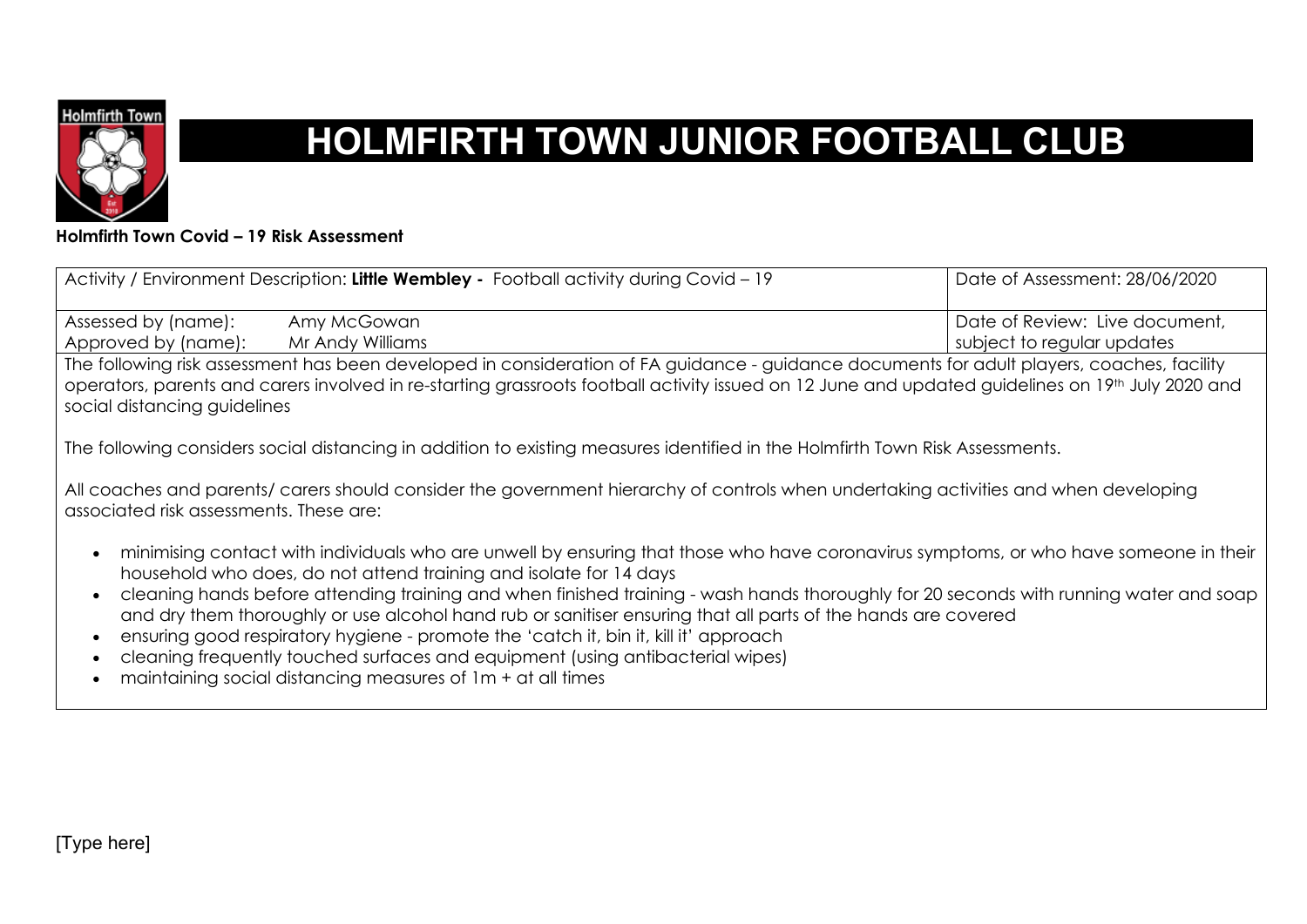| Ref<br><b>No</b> | <b>Hazard</b>     | Who is at<br>risk?                        | <b>Control Measures</b>                                                                                                                                                                                                                                                                                                                                                                                                                                                                                                                                                                                                                                                                                                                                                                                                                                                                                                                                                                                                                                                                                                                                                                                                                                                                                                                                                                    | <b>Comments and</b><br><b>Actions</b>                                                                                                                                                                                                                                                                                                                                                                                                   |
|------------------|-------------------|-------------------------------------------|--------------------------------------------------------------------------------------------------------------------------------------------------------------------------------------------------------------------------------------------------------------------------------------------------------------------------------------------------------------------------------------------------------------------------------------------------------------------------------------------------------------------------------------------------------------------------------------------------------------------------------------------------------------------------------------------------------------------------------------------------------------------------------------------------------------------------------------------------------------------------------------------------------------------------------------------------------------------------------------------------------------------------------------------------------------------------------------------------------------------------------------------------------------------------------------------------------------------------------------------------------------------------------------------------------------------------------------------------------------------------------------------|-----------------------------------------------------------------------------------------------------------------------------------------------------------------------------------------------------------------------------------------------------------------------------------------------------------------------------------------------------------------------------------------------------------------------------------------|
|                  | Infection control | Coaches<br>Parents/<br>carers<br>Children | An attendance register taken for Track and Trace VIA WhatsApp<br>messaging to group to include players, officials and spectators/parents<br>to be forwarded on to specific U12C19 WhatsApp Group.<br>Anyone staying at a session must complete self-screening check list<br>before leaving home<br>Contact training is now permitted outdoors in groups of 30 including<br>coaches<br>Social distancing of 1m+ to be adhered to at all times by non-players<br>and players when not engaging in a contact activity (arrival, departure,<br>warm up, cool down, breaks and subs bench)<br>All spectators should be in discrete groups of 6 or in cars if possible<br>Prior to training and after completing training all coaches, children and<br>parents/ carers to wash and sanitize hands<br>Copy of risk assessment to be sent to all parents/ carers via WhatsApp<br>group message along with declaration to be returned prior to training<br>and matches and held on U12C19 specific WhatsApp Group<br>Parents/ carers to inform coach if anyone in household has displayed<br>symptoms of Covid-19 within 14 days of a training session – coach to pass<br>this information on to other parents/ carers of same training bubble.<br>All equipment to be sanitized after use by each training bubble<br>$\bullet$<br>All high touch areas to be sanitized after each training session | Coaches/Group<br>$Admin$ – send a copy<br>of risk assessment to<br>parent WhatsApp<br>groups<br>Coaches/Group<br>$Admin - take$<br>WhatsApp attendance<br>register<br>Coaches/Group<br>$Admin$ – collect<br>declaration<br>form/WhatsApp<br>acknowledgement<br>from parents/ carers<br>prior to<br>training/matches. Only<br>one declaration<br>required unless RA<br>updated<br>Holmfirth Town -<br>provide antibacterial<br>sanitizer |
|                  | Site Access       | Coaches<br>Parents/<br>carers<br>Children | Parents/ carers to ensure children are adhering to social distancing<br>$\bullet$<br>measures when entering the grounds                                                                                                                                                                                                                                                                                                                                                                                                                                                                                                                                                                                                                                                                                                                                                                                                                                                                                                                                                                                                                                                                                                                                                                                                                                                                    |                                                                                                                                                                                                                                                                                                                                                                                                                                         |
|                  | Social Distancing | Coaches<br>Parents/<br>Carers<br>Children | All coaches, parents/ carers and children to adhere to 1m+ social<br>distancing from others in different households when not engaging in<br>contact activities                                                                                                                                                                                                                                                                                                                                                                                                                                                                                                                                                                                                                                                                                                                                                                                                                                                                                                                                                                                                                                                                                                                                                                                                                             |                                                                                                                                                                                                                                                                                                                                                                                                                                         |